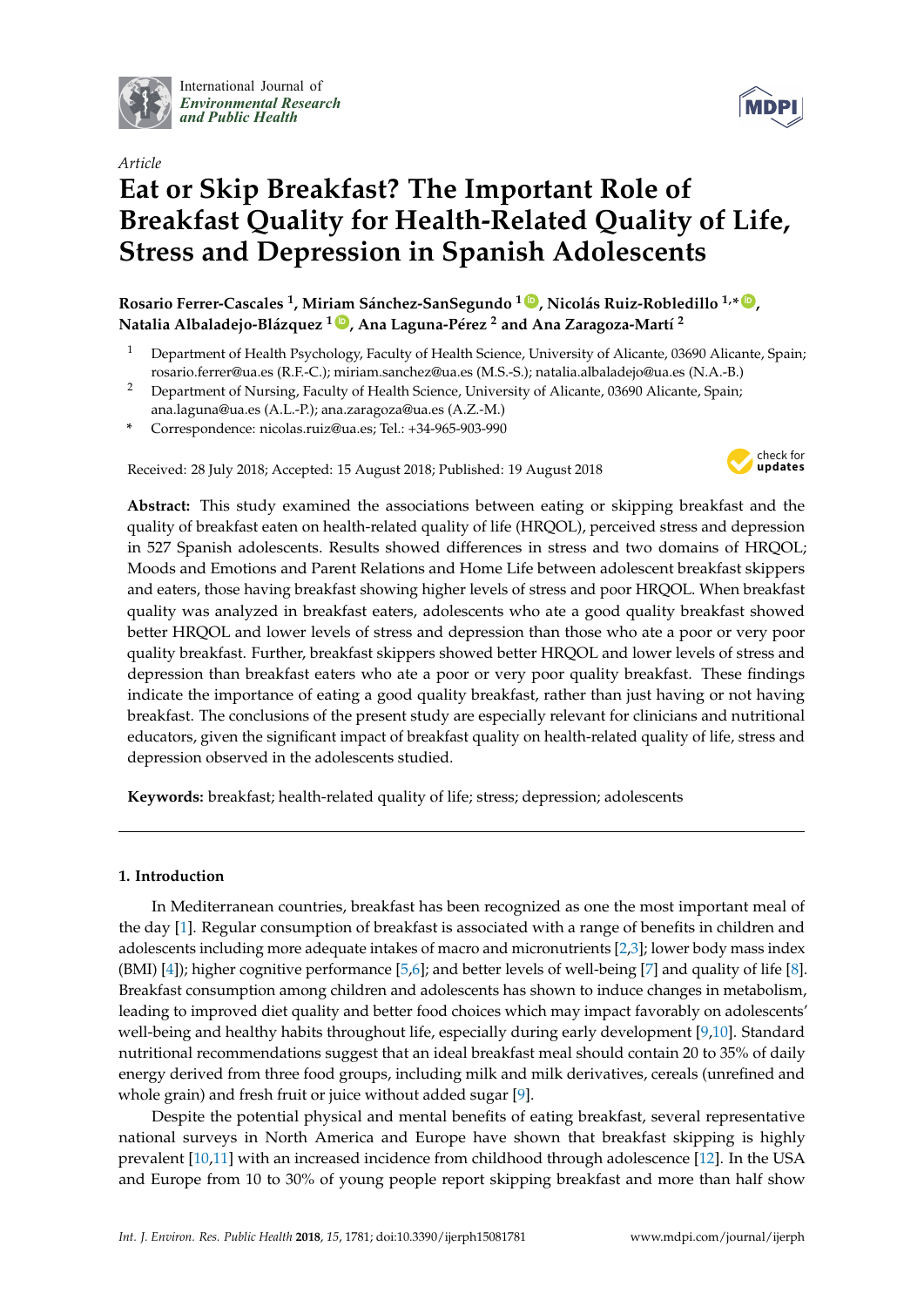an inadequate/unbalanced breakfast pattern characterized by the intake of only one dairy food, one cereal food, or one piece of fruit [\[11,](#page-8-5)[13\]](#page-8-7). Concretely in Europe, a recent study has shown that 24% of males and 33% of females are breakfast skippers [\[14\]](#page-8-8). However, other study conducted in ten European countries has demonstrated higher rates of breakfast skipping, exhibiting that 44% of females and 36% of males are breakfast skippers [\[15\]](#page-8-9). In addition to sex, other variables have shown to be moderators of breakfast consumption, such as the type of the day or the specific European country [\[16,](#page-8-10)[17\]](#page-8-11). In this sense, it has been corroborated that prevalence of breakfast consumption was 74.4% for weekdays and 87.3% for weekends [\[16\]](#page-8-10). Regarding specific European countries, adolescents from Greece and Slovenia are the most breakfast skippers [\[17\]](#page-8-11). This fact demonstrates the need to analyze the phenomenon of breakfast consumption in each country deeply.

Breakfast skipping has been considered an important determinant of an unhealthy lifestyle that may serve as a proxy factor for other health-risk behaviors, including alcohol use, smoking, and sedentary lifestyle, as well as low educational attainment, mood changes, and depressive symptoms [\[18\]](#page-8-12). It has also been associated with a lower quality of life and chronic stress which may in turn increase the lifetime risk of cardiometabolic disease [\[19–](#page-8-13)[21\]](#page-8-14).

Different studies to date have provided data on breakfast habits among adolescents and their negative influence on psychological and physical status [\[14](#page-8-8)[,15\]](#page-8-9). What is less clear, is whether the quality of breakfast has a significant impact on physical and mental health status in adolescents, rather than the factor of skipping or eating breakfast. Some recent findings examining the role of breakfast composition and quality of breakfast suggest that some specific foods, such as cereals or dairy products, might play a protective role in positive health benefits among adolescents, being associated with better nutrient intake, a higher level of physical activity and a reduced consumption of fats throughout the day [\[22](#page-8-15)[,23\]](#page-8-16). Nevertheless, to our knowledge, extremely few studies have analyzed the relationship between quality of breakfast and mental health variables, such as depression, stress and HRQOL, in adolescents [\[16\]](#page-8-10). Furthermore, no studies have assessed whether skipping breakfast might be better than eating a poor quality breakfast. For these reasons, the present study sought to extend the existing literature on the relationship between breakfast quality and mental health in adolescents. Specifically, this study aimed to analyze the protective effects of eating breakfast on mental health and HRQOL. We hypothesized that a high quality breakfast, more than whether breakfast is eaten or skipped, would be positively related to all domains of HRQOL and to lower depressive symptoms and perceived stress in adolescents, indicating a possible protective effect of this dietary pattern. To test this hypothesis, we examined a sample of adolescent students living in a Mediterranean area in the east of Spain.

## **2. Materials and Methods**

# *2.1. Procedure*

The present study was a part of a large-scale study on Mediterranean diet and well-being conducted in schools in the Mediterranean city of Alicante, Spain. The study was approved by the Ethics Committee of the University of Alicante and by the management teams of the schools involved in the study (UA2015-1013). Participants included 527 high school students randomly selected from 5 public high schools in Alicante (Spain), of which 54.5% (*n* = 287) were female and 45.5% (*n* = 240) male. Participants ranged in age from 12 to 17 years, with a mean age of 14.30 (SD = 1.52). Inclusion criteria were: (1) Presence in the classroom on the day of the survey; and (2) ability to read and complete the questionnaires themselves. Prior to conducting the study, parents were asked to provide informed consent for their child to participate in the study. Students who were present on the day of data collection and assented to participate in the study were instructed to complete an anonymous online survey in the classroom. Participants were retained in the final sample only if they responded to all the questions involving the dependent variables assessing breakfast consumption and quality of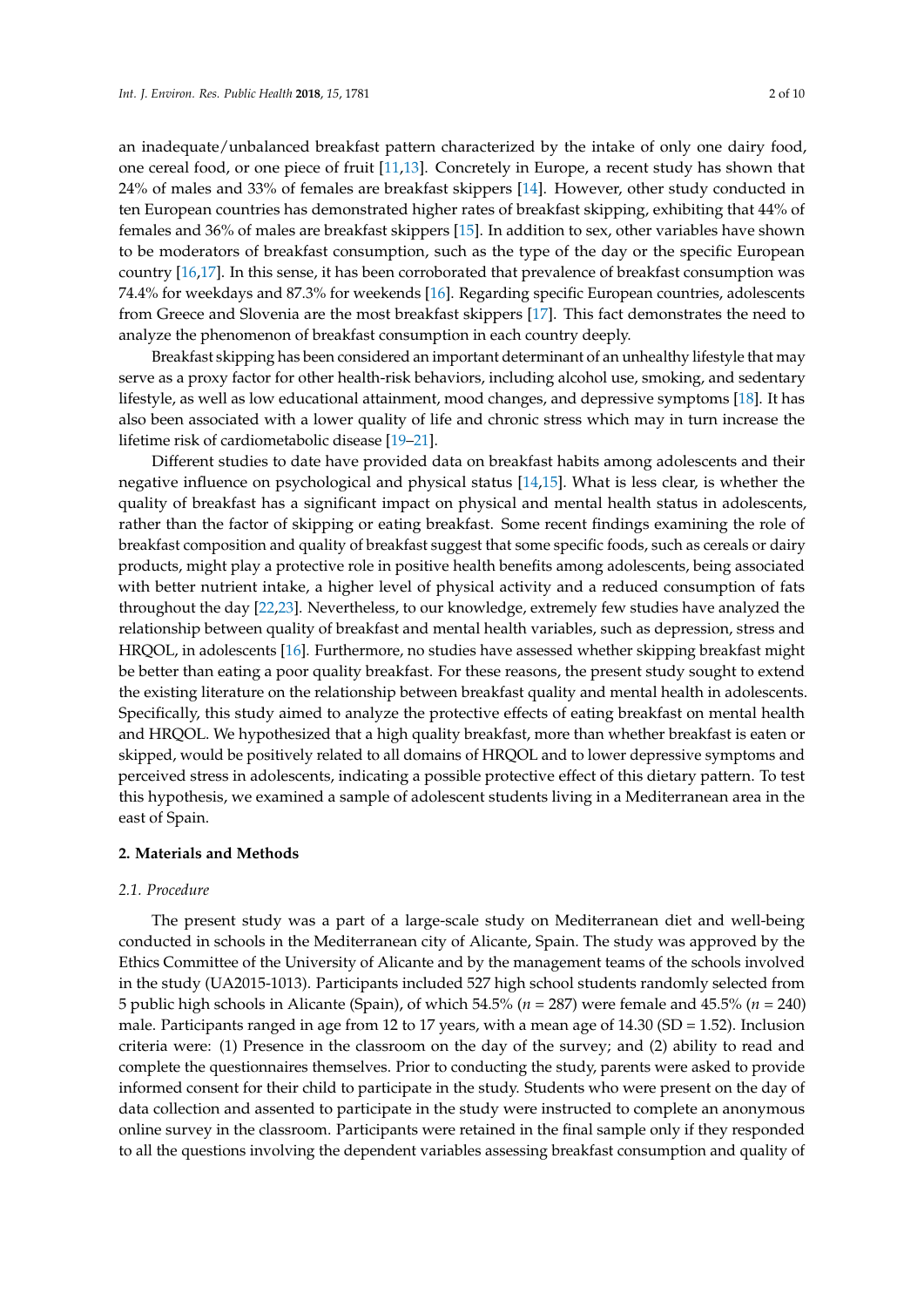life. Data were collected by a research assistant during the second and third trimester of the 2015–2016 academic year and sessions lasted approximately 60 min.

### *2.2. Measures*

## 2.2.1. Breakfast Eating and Breakfast Quality

In order to identify whether adolescents ate breakfast or not, and the quality of the breakfast they ate, we analyzed four items covering breakfast from the Mediterranean Diet Quality Index for children and teenagers (KIDMED) [\[24\]](#page-9-0). KIDMED is a questionnaire originally designed in Spain, and since employed in numerous international studies, for assessing adherence to the Mediterranean diet in children and young people. Consisting of 16 questions rated on a scale ranging from 0 to 12, this tool can be self-administered or administered by an interviewer following a standard protocol. To identify whether adolescents had breakfast, we considered scores on the following item: "Skip breakfast", and to evaluate the quality of the breakfast eaten, we considered the responses to the following three items: (1) "Have cereal or other grain-based products (bread, toast, etc.) for breakfast"; (2) "Have some type of dairy product for breakfast"; and (3) "Have commercially baked goods (e.g., biscuits or pastries) for breakfast". Based on the scores in these items, the sample was divided as follows: (1) Very poor quality breakfast: adolescents that did not eat bread/toast or cereal or dairy products for breakfast, but did eat commercially baked goods; (2) poor quality breakfast: adolescents that ate bread/toast/cereal and/or dairy products for breakfast but, at the same time, also ate commercially baked goods; and (3) good quality breakfast: adolescents that ate bread/toast/cereal and/or dairy products for breakfast and did not eat commercially baked goods.

## 2.2.2. HRQOL—Health Related Quality of Life

KIDSCREEN-52 is a self-administered questionnaire measuring HRQOL in children and adolescents. It has 10 subscales covering the following dimensions: Physical Well-Being, Psychological Well-Being, Moods and Emotions, Self-Perception, Autonomy, Parent Relations and Home Life, Financial Resources, Social Support and Peers, School Environment and Social Acceptance. Items are scored on a five-point Likert-type scale. The Spanish version of KIDSCREEN-52 has shown to have good psychometric properties, with adequate validity, reliability, and cross-cultural comparability [\[25\]](#page-9-1).

## 2.2.3. Stress Perception

Stress perception was evaluated with the Perceived Stress Scale [\[26\]](#page-9-2). This questionnaire is composed of 4 items scored on a five-point Likert scale, ranging from "never" to "very often". The total score is obtained by summing across all four items (maximum = 16). Higher scores are indicative of greater stress. The Spanish adaptation developed by Herrero and Meneses [\[27\]](#page-9-3) employed in the present study has demonstrated adequate psychometric properties.

#### 2.2.4. Depression

The Short Web-Based version of the Center for Epidemiologic Studies Depression Scale (CES-D) [\[27,](#page-9-3)[28\]](#page-9-4), is a seven-item scale which evaluates the presence of depressive symptoms including the following dimensions: depressed affect, positive affect, somatic and retarded activity, and interpersonal problems. This instrument provides a general measure of depressive mood (with items including "I felt depressed" and "I was bothered by things that usually don't bother me"). Responses are rated on a four-point Likert scale.

#### *2.3. Data Analysis*

*T*-tests were performed in order to assess differences between breakfast skippers and eaters in HRQOL, stress perception and depression. Multivariate analysis of variance (ANOVA) was employed to analyze differences in HRQOL factors between groups formed on the basis of breakfast quality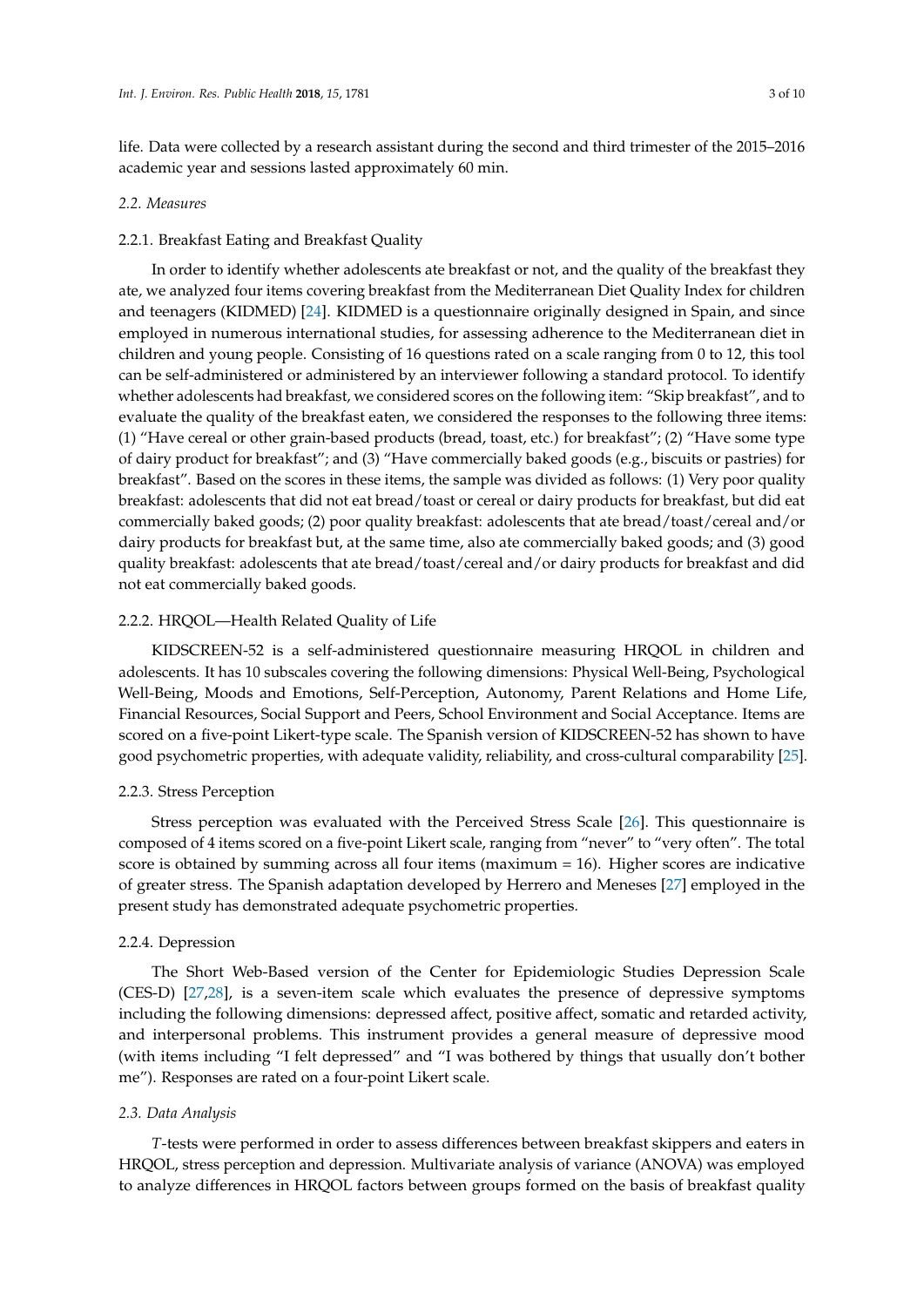(very poor quality, poor quality and good quality), and univariate ANOVA to identify differences between these groups in stress perception and depression. The same types of analyses (multivariate ANOVA for HRQOL and univariate ANOVA for perceived stress and depression) were employed to identify differences between breakfast skippers and eaters of very poor and poor quality breakfasts. Post-hoc analyses were implemented to examine specific differences between groups, with the Bonferroni adjustment for multiple comparisons. All statistical analyses were performed using IBM SPSS, Statistics for Windows, Version 24.0, considering any *p* < 0.05 as significant.

# **3. Results**

# *3.1. Are There Differences between Breakfast Skippers and Eaters in HRQOL, Perceived Stress and Depression?*

For HRQOL, differences between breakfast skippers and eaters were found in Moods and Emotion and Parent Relations and Home Life. Total HRQOL also differed between groups. In all cases, breakfast skippers had better HRQOL. Differences in perceived stress were also found, breakfast skippers showing lower levels of perceived stress than breakfast eaters. Regarding depression, differences between these groups were not significant (Table [1\)](#page-3-0).

<span id="page-3-0"></span>

| Table 1. Differences between breakfast skippers and breakfast eaters in health-related quality of life |  |
|--------------------------------------------------------------------------------------------------------|--|
| (HRQOL), perceived stress and depression.                                                              |  |

|                                |                  | <b>Breakfast</b> |                                       |           |
|--------------------------------|------------------|------------------|---------------------------------------|-----------|
|                                | <b>Skippers</b>  | <b>Eaters</b>    | Differences between Groups            |           |
|                                | $n = 140$        | $n = 387$        |                                       | Cohen's d |
| <b>HRQOL</b>                   |                  |                  |                                       |           |
| Physical Well-being            | $18.47 \pm 3.43$ | $17.90 \pm 4.05$ | $t(525) = 1.468$ ,<br>$p = 0.143$     | 0.11      |
| Psychological Well-being       | $23.55 \pm 4.70$ | $23.25 \pm 4.84$ | $t(525) = 0.626$<br>$p = 0.532$       | 0.05      |
| Moods and Emotions             | $27.63 \pm 5.72$ | $26.49 \pm 5.81$ | $t(525) = 1.996$<br>$p = 0.046$       | 0.17      |
| Self-Perception                | $19.92 \pm 3.49$ | $19.33 \pm 3.49$ | $t(525) = 1.727$ ,<br>$p = 0.085$     | 0.15      |
| Autonomy                       | $19.38 \pm 3.76$ | $18.87 \pm 4.39$ | $t(285.426) = 1.311,$<br>$p = 0.191$  | 0.15      |
| Parent Relations and Home Life | $25.37 \pm 4.55$ | $24.41 \pm 4.97$ | $t(525) = 2,$<br>$p = 0.046$          | 0.17      |
| <b>Financial Resources</b>     | $12.04 \pm 2.69$ | $11.85 \pm 2.92$ | $t(525) = 0.664$<br>$p = 0.507$       | 0.05      |
| Social Support and Peers       | $25.17 \pm 3.72$ | $25.01 \pm 4.16$ | $t(525) = 0.384$<br>$p = 0.701$       | 0.03      |
| School Environment             | $21.95 \pm 4.51$ | $21.19 \pm 4.52$ | $t(525) = 1.689$ ,<br>$p = 0.092$     | 0.14      |
| Social Acceptance              | $13.30 \pm 2.14$ | $13.16 \pm 2.26$ | $t(525) = 0.623$<br>$p = 0.534$       | 0.05      |
| <b>Total HRQOL</b>             | $39.42 \pm 4.73$ | $38.19 \pm 6.13$ | $t(316.965) = 2.413$ ,<br>$p = 0.016$ | 0.27      |
| Perceived stress               | $8.45 \pm 2.38$  | $9.11 \pm 2.75$  | $t(525) = -2.503$ ,<br>$p = 0.013$    | 0.21      |
| Depression                     | $17.52 \pm 3.01$ | $18.09 \pm 3.34$ | $t(525) = -1.748$ ,<br>$p = 0.081$    | 0.15      |

## *3.2. Are There Differences in HRQOL, Perceived Stress and Depression Depending on Breakfast Quality?*

In order to evaluate differences within breakfast eaters by the quality of breakfast consumed, we investigated differences in HRQOL, perceived stress and depression between adolescents who ate very poor, poor and good quality breakfasts. In the case of HRQOL, significant differences were found in all of the dimensions evaluated: Physical Well-being, Psychological Well-being, Moods and Emotions, Self-Perception, Autonomy, Parent Relations and Home Life, Financial Resources,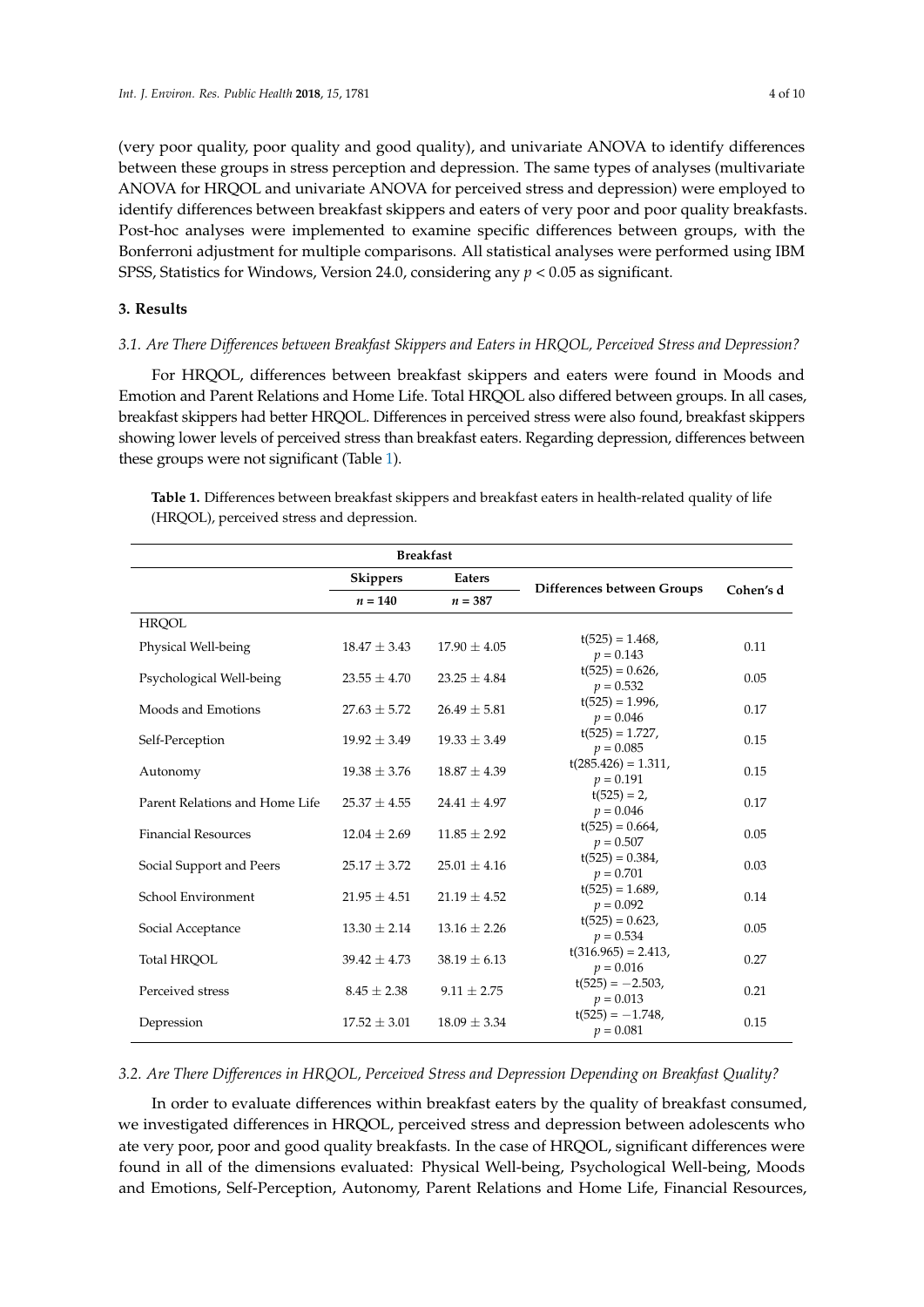Social Support and Peers, School Environment, and Social Acceptance. There were also significant differences in total HRQOL. Post-hoc comparisons showed HRQOL was better in all dimensions for eaters of good quality breakfasts than eaters of very poor quality breakfasts (*p* < 0.001 in all cases). Similarly, eaters of good quality breakfasts obtained better scores in HRQOL dimensions than eaters of poor quality breakfasts (*p* < 0.001 in all cases), except in the case of Autonomy, Financial resources and Social acceptance. Furthermore, eaters of poor quality breakfasts obtained higher scores in Physical Well-being, Psychological Well-being, Moods and Emotions, Autonomy, Parent Relations and Home Life, Financial Resources, Social Support and Peers, School Environment, Social Acceptance and total HRQOL than eaters of very poor quality breakfasts  $(p < 0.05$  in all cases) (Table [2\)](#page-4-0).

|                                | <b>Breakfast Eaters</b> |                  |                  |                                         |           |
|--------------------------------|-------------------------|------------------|------------------|-----------------------------------------|-----------|
|                                |                         | $n = 387$        |                  |                                         |           |
| <b>Breakfast Quality</b>       | <b>Very Poor</b>        | Poor             | Good             | Differences between Groups              | η2partial |
|                                | $n = 86$<br>$n = 86$    |                  | $n = 215$        |                                         |           |
| <b>HROOL</b>                   |                         |                  |                  |                                         |           |
| Physical Well-being            | $15.22 \pm 4.16$        | $16.95 \pm 4.17$ | $19.36 \pm 3.22$ | $F(2, 384) = 420.783$ ,<br>$p = 0.0001$ | 0.182     |
| Psychological Well-being       | $19.23 \pm 4.81$        | $22.74 + 4.66$   | $25.06 + 3.81$   | $F(2, 384) = 580.633$ ,<br>$p = 0.0001$ | 0.234     |
| Moods and Emotions             | $21.50 \pm 5.57$        | $26.17 \pm 5.83$ | $28.62 \pm 4.52$ | $F(2, 384) = 600.620$ ,<br>$p = 0.0001$ | 0.240     |
| Self-Perception                | $17.95 \pm 3.13$        | $18.91 \pm 3.46$ | $20.05 \pm 3.46$ | $F(2, 384) = 120.537$ ,<br>$p = 0.0001$ | 0.061     |
| Autonomy                       | $15.51 \pm 4.55$        | $19.04 \pm 4.22$ | $20.15 \pm 3.65$ | $F(2, 384) = 410.454,$<br>$p = 0.0001$  | 0.178     |
| Parent Relations and Home Life | $20.03 \pm 4.84$        | $24.36 + 5.13$   | $26.18 \pm 3.74$ | $F(2, 384) = 610.496$ ,<br>$p = 0.0001$ | 0.243     |
| <b>Financial Resources</b>     | $10.41 \pm 3.29$        | $11.98 \pm 2.82$ | $12.37 \pm 2.61$ | $F(2, 384) = 140.890,$<br>$p = 0.0001$  | 0.072     |
| Social Support and Peers       | $22.45 \pm 4.87$        | $24.87 \pm 4.46$ | $26.10 \pm 3.17$ | $F(2, 384) = 260.780,$<br>$p = 0.0001$  | 0.122     |
| School Environment             | $18.44 + 4.47$          | $20.56 + 4.45$   | $22.54 + 4.01$   | $F(2, 384) = 300.332,$<br>$p = 0.0001$  | 0.136     |
| Social Acceptance              | $12.30 \pm 2.79$        | $13.23 \pm 2$    | $13.16 \pm 2.26$ | $F(2, 384) = 80.672,$<br>$p = 0.0001$   | 0.043     |
| <b>Total HROOL</b>             | $31.60 \pm 5.53$        | $37.75 \pm 5.61$ | $41 + 4.21$      | $F(2, 384) = 1150.234,$<br>$p = 0.0001$ | 0.375     |
| Perceived stress               | $12.01 \pm 2.37$        | $9.24 \pm 2.56$  | $7.90 \pm 1.98$  | $F(2, 384) = 105.915$ ,<br>$p = 0.0001$ | 0.356     |
| Depression                     | $21.37 \pm 2.40$        | $18.41 \pm 3.13$ | $16.64 \pm 2.74$ | $F(2, 384) = 90.666$ ,<br>$p = 0.0001$  | 0.321     |

<span id="page-4-0"></span>**Table 2.** Differences in HRQOL, perceived stress and depression between breakfast eaters depending on breakfast quality.

With respect to perceived stress, significant differences were found between groups. Post-hoc analyses revealed that eaters of good quality breakfasts show lower perceived stress than eaters of very poor and poor quality breakfasts (*p* < 0.001). Likewise, eaters of poor quality breakfasts showed lower perceived stress than eaters of very poor quality breakfasts (*p* < 0.001). Finally, significant differences were also found in depression. Post-hoc comparisons found differences between all groups, eaters of good quality breakfasts showing lower levels of depression than eaters of poor or very poor quality breakfast (*p* < 0.001) and eaters of poor quality breakfasts less depression than eaters of very poor quality breakfasts (*p* < 0.001).

## *3.3. Is Skipping Breakfast Better Than Eating a Poor or Very Poor Quality Breakfast?*

To investigate whether skipping breakfast is better than eating a poor or very poor quality breakfast, we analyzed differences in HRQOL, perceived stress and depression between adolescents in each of these groups. Regarding HRQOL, significant differences were found for all factors: Physical Well-being,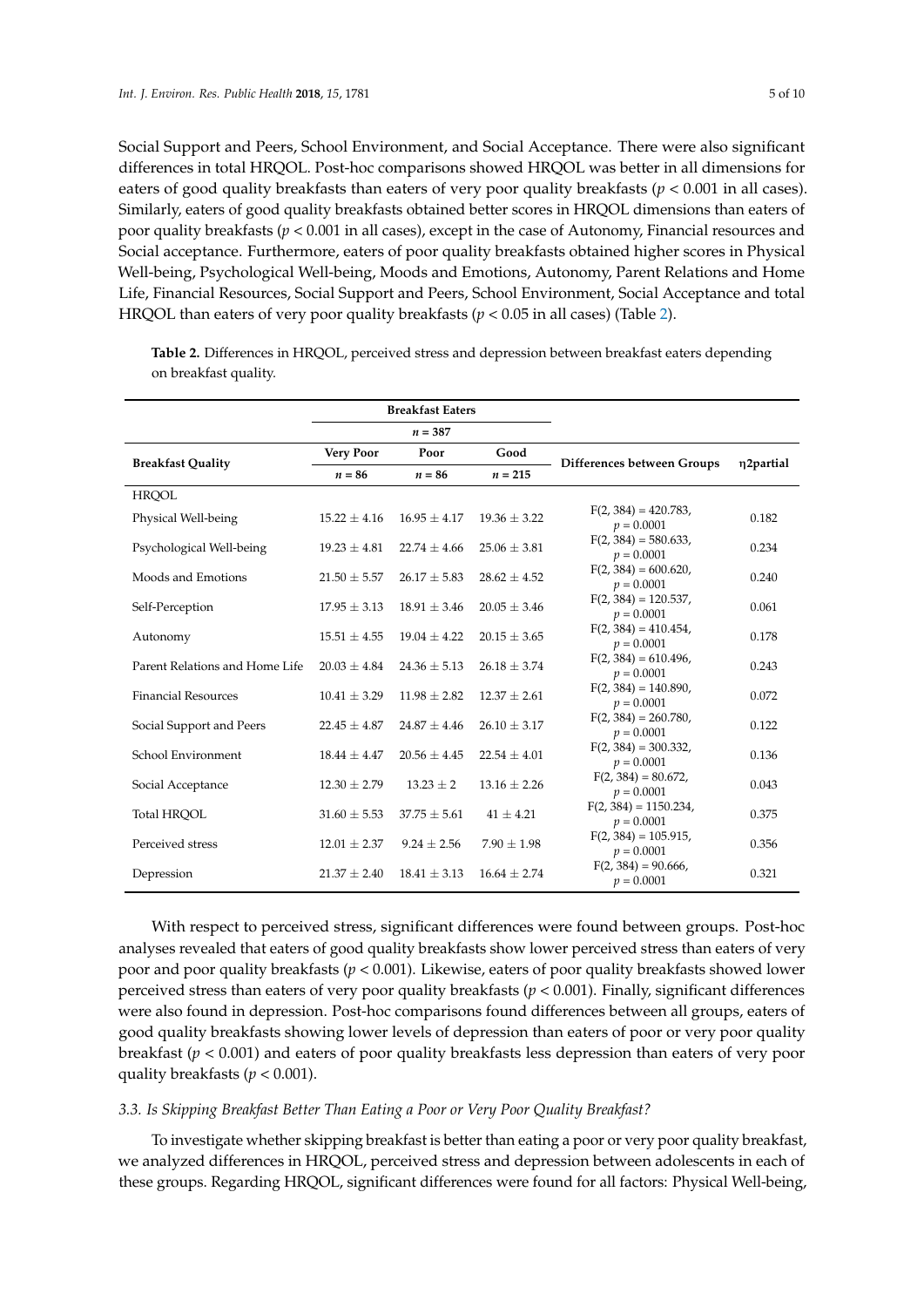Psychological Well-being, Moods and Emotions, Self-Perception, Autonomy, Parent Relations and Home Life, Financial Resources, Social Support and Peers, School Environment, and Social Acceptance, as well as total HRQOL. Post-hoc comparisons revealed that breakfast skippers obtained better results in all HRQOL dimensions than eaters of very poor quality breakfasts ( $p < 0.001$  in all cases) and also better Physical Well-Being than eaters of poor quality breakfasts (*p* < 0.05).

In depression, significant differences were also found, breakfast skippers having lower levels of depression than eaters of very poor quality breakfasts (*p* < 0.001). Finally, regarding perceived stress, differences were again significant. Post-hoc analyses showed that breakfast skippers had lower perceived stress than eaters of very poor and poor quality breakfast  $(p < 0.05)$  (Table [3\)](#page-5-0).

|                                | <b>Eaters of very Poor</b><br><b>Ouality Breakfasts</b> | <b>Eaters of Poor</b><br><b>Quality Breakfasts</b> | <b>Breakfast</b><br><b>Skippers</b> | Differences between Groups              | η2partial |
|--------------------------------|---------------------------------------------------------|----------------------------------------------------|-------------------------------------|-----------------------------------------|-----------|
|                                | $n = 86$                                                | $n = 86$                                           | $n = 140$                           |                                         |           |
| <b>HROOL</b>                   |                                                         |                                                    |                                     |                                         |           |
| Physical Well-being            | $15.22 \pm 4.16$                                        | $16.95 \pm 4.17$                                   | $18.47 \pm 3.43$                    | $F(2, 309) = 190.081$ ,<br>$p = 0.0001$ | 0.110     |
| Psychological Well-being       | $19.23 \pm 4.81$                                        | $22.74 \pm 4.66$                                   | $23.55 \pm 4.70$                    | $F(2, 309) = 230.205$<br>$p = 0.0001$   | 0.131     |
| Moods and Emotions             | $21.50 \pm 5.57$                                        | $26.17 \pm 5.83$                                   | $27.63 \pm 5.72$                    | $F(2, 309) = 310.444$ ,<br>$p = 0.0001$ | 0.169     |
| Self-Perception                | $17.95 \pm 3.13$                                        | $18.91 \pm 3.46$                                   | $19.92 \pm 3.49$                    | $F(2, 309) = 90.227$<br>$p = 0.0001$    | 0.056     |
| Autonomy                       | $15.51 \pm 4.55$                                        | $19.04 \pm 4.22$                                   | $19.38 \pm 3.76$                    | $F(2, 309) = 250.909$ ,<br>$p = 0.0001$ | 0.144     |
| Parent Relations and Home Life | $20.03 \pm 4.84$                                        | $24.36 \pm 5.13$                                   | $25.37 \pm 4.55$                    | $F(2, 309) = 340.302$<br>$p = 0.0001$   | 0.182     |
| <b>Financial Resources</b>     | $10.41 \pm 3.29$                                        | $11.98 \pm 2.82$                                   | $12.04 \pm 2.69$                    | $F(2, 309) = 90.485$ ,<br>$p = 0.0001$  | 0.058     |
| Social Support and Peers       | $22.45 \pm 4.87$                                        | $24.87 \pm 4.46$                                   | $25.17 \pm 3.72$                    | $F(2, 309) = 110.688$ ,<br>$p = 0.0001$ | 0.070     |
| School Environment             | $18.44 \pm 4.47$                                        | $20.56 \pm 4.45$                                   | $21.95 \pm 4.51$                    | $F(2, 309) = 160.276$<br>$p = 0.0001$   | 0.095     |
| Social Acceptance              | $12.30 \pm 2.79$                                        | $13.23 \pm 2$                                      | $13.30 \pm 2.14$                    | $F(2, 309) = 50.531$ ,<br>$p = 0.004$   | 0.035     |
| <b>Total HROOL</b>             | $31.60 \pm 5.53$                                        | $37.75 \pm 5.61$                                   | $39.42 \pm 4.73$                    | $F(2, 309) = 610.801,$<br>$p = 0.0001$  | 0.286     |
| Perceived stress               | $12.01 \pm 2.37$                                        | $9.24 \pm 2.56$                                    | $8.45 \pm 2.38$                     | $F(2, 309) = 58.585$<br>$p = 0.0001$    | 0.275     |
| Depression                     | $21.37 \pm 2.40$                                        | $18.41 + 3.13$                                     | $17.52 \pm 3.01$                    | $F(2, 309) = 48.204$<br>$p = 0.0001$    | 0.238     |

<span id="page-5-0"></span>**Table 3.** Differences between breakfast skippers, eaters of very poor quality breakfasts and eaters of poor quality breakfasts in HRQOL, perceived stress and depression.

## **4. Discussion**

This study examined the relationship between breakfast consumption and perceived stress, depressive symptoms and HRQOL among adolescent students. To our knowledge, this is the first study that demonstrates the importance of the quality of breakfast, for the maintenance of a good HRQOL and lower levels of stress and depression in adolescents. Contrary to previous studies, we found that compared to breakfast eating, skipping breakfast was significantly associated with better HRQOL and lower perceived stress. We investigated whether the quality of breakfast consumption rather than eating or not eating breakfast might help to explain these results. To test this hypothesis, we compared first (i) the differences in perceived stress, depressive symptoms and HRQOL between adolescents who reported consuming good, poor and very poor quality breakfasts, and second; (ii) differences in mental health and HRQOL between those who skipped breakfast and those who ate a poor or very poor quality breakfast.

Regarding the first set of comparisons, our findings suggest that a high-quality breakfast, characterized by consumption of cereal and dairy products, is associated with a better HRQOL and lower levels of perceived stress and depressive symptoms in adolescents. The positive contribution of breakfast to nutritional status and subjective health in children and adolescents has been previously linked to the quality of breakfast and the type of food consumed [\[29\]](#page-9-5). In children, a high quality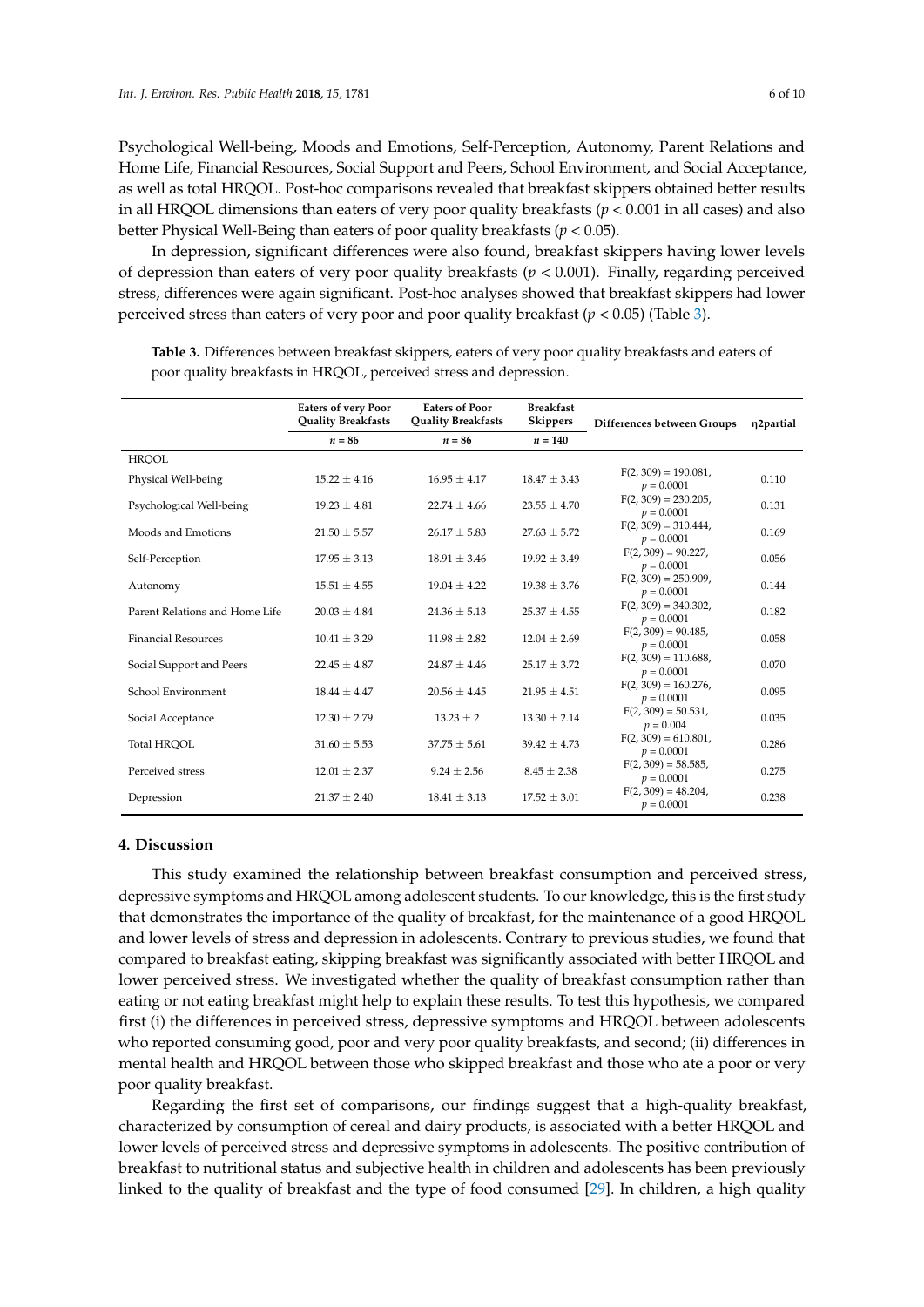breakfast has been defined as those including cereals, fruit or fruit juice and low-fat milk or other dairy products [\[9\]](#page-8-3). Cereals have commonly been considered a healthy breakfast food due to them containing a wide range of healthy micronutrients, protein, sugars, and carbohydrates and that they are frequently consumed with other healthy foods such as milk, which is known to be a significant source of calcium [\[18\]](#page-8-12). Previous studies have found that consumption of breakfast, in particular breakfast cereals, is associated with better physical and mental well-being and subjective health [\[30](#page-9-6)[,31\]](#page-9-7). Our results are also consistent with the traditional view that eating a healthy breakfast is linked to lower mental distress, fewer depressive symptoms, positive mood and improved quality of life [\[32\]](#page-9-8).

Although the mechanism through which breakfast contributes to reducing depression and stress remains unclear, several mechanisms have been proposed. Specifically, after eating breakfast, carbohydrates are converted into glucose producing changes in levels of acetylcholine, insulin, serotonin, glutamate and cortisol [\[23](#page-8-16)[,33\]](#page-9-9). Ingestion of carbohydrates is particularly beneficial for the brain after night fasting as it reduces levels of cortisol production thereby decreasing the 'stress' signal. In addition, conversion of carbohydrates into glucose is essential for the formation of tryptophan, a precursor protein for the synthesis of serotonin, which regulates depressive symptoms, irritable mood and cognitive functioning [\[34,](#page-9-10)[35\]](#page-9-11). Several studies support these assumptions, showing that individuals who eat a healthy balanced breakfast have a better mental health status, more positive attitudes to life [\[36\]](#page-9-12), lower rates of depression [\[34\]](#page-9-10) and high levels of quality of life than those who eat a poor quality breakfast [\[8\]](#page-8-2). Adolescents eating a high quality breakfast also display a healthy pattern of behavior including a relatively high level of physical activity and low consumption of fats throughout the day [\[22\]](#page-8-15). This positive effect of a good quality breakfast as a marker of a healthy lifestyle is particularly significant in childhood and adolescence, when dietary and other lifestyle pattern are initiated, resulting in long-term health and nutritional benefits in adulthood [\[8\]](#page-8-2).

Our findings also suggest that adolescents with a regular habit of skipping breakfast have better HRQOL, less subjective stress and fewer depressive symptoms than those who eat a very poor quality breakfast, characterized by consumption of commercially baked goods. Although the lack of a standardized definition of what constitutes a poor quality breakfast, as well as different methods for measuring breakfast consumption, may lead to different results across studies examining the link between breakfast consumption and composition on health outcomes [\[37\]](#page-9-13), previous studies in children and adults indicate that the consumption of high levels of added sugar, fat and commercially baked goods may contribute to dietary inadequacies that are not compensated for by other meals [\[38,](#page-9-14)[39\]](#page-9-15), and these might in turn affect HRQOL, depression and stress. Furthermore, a growing body of evidence suggests that there is a link between increased sugar consumption, major depression and oxidative stress in humans. Higher added sugar intakes have been reported in individuals at risk for depression [\[40\]](#page-9-16) and neuroimaging studies confirm that exposure to pleasant tastes such as added sugar activate the same brain regions of the orbitofrontal cortex, anterior insula, and amygdala as those activated in patients with depression [\[41,](#page-9-17)[42\]](#page-9-18). All of these factors could explain the results obtained in the present study, in which adolescents who consumed a poor or very poor quality breakfast showed poorer health outcomes than those who skipped breakfast. Some evidence suggest that calorie restriction of skipping breakfast may have more beneficial effects that a poor quality breakfast given that calorie restriction particularly, suppression of added sugar intakes has been shown to have metabolic benefits including neuroprotective, anti-aging and anti-inflammatory outcomes. Thus, it is possible that calorie restriction play a similar role in psychological wellbeing and quality of life. Nevertheless, futures studies should examine these hypotheses exhaustively and attempt to replicate this pattern of results [\[43\]](#page-9-19).

Although the present study entails an important advance in the comprehension of the effects of breakfast on psychological functioning in adolescents, some limitations should be addressed. Firstly, the cross-sectional design of the study does not allow us to establish causal relationships between the variables studied. Longitudinal studies are needed to explore how breakfasts habits could play an important role on psychological wellbeing and quality of life. Secondly, dietary information from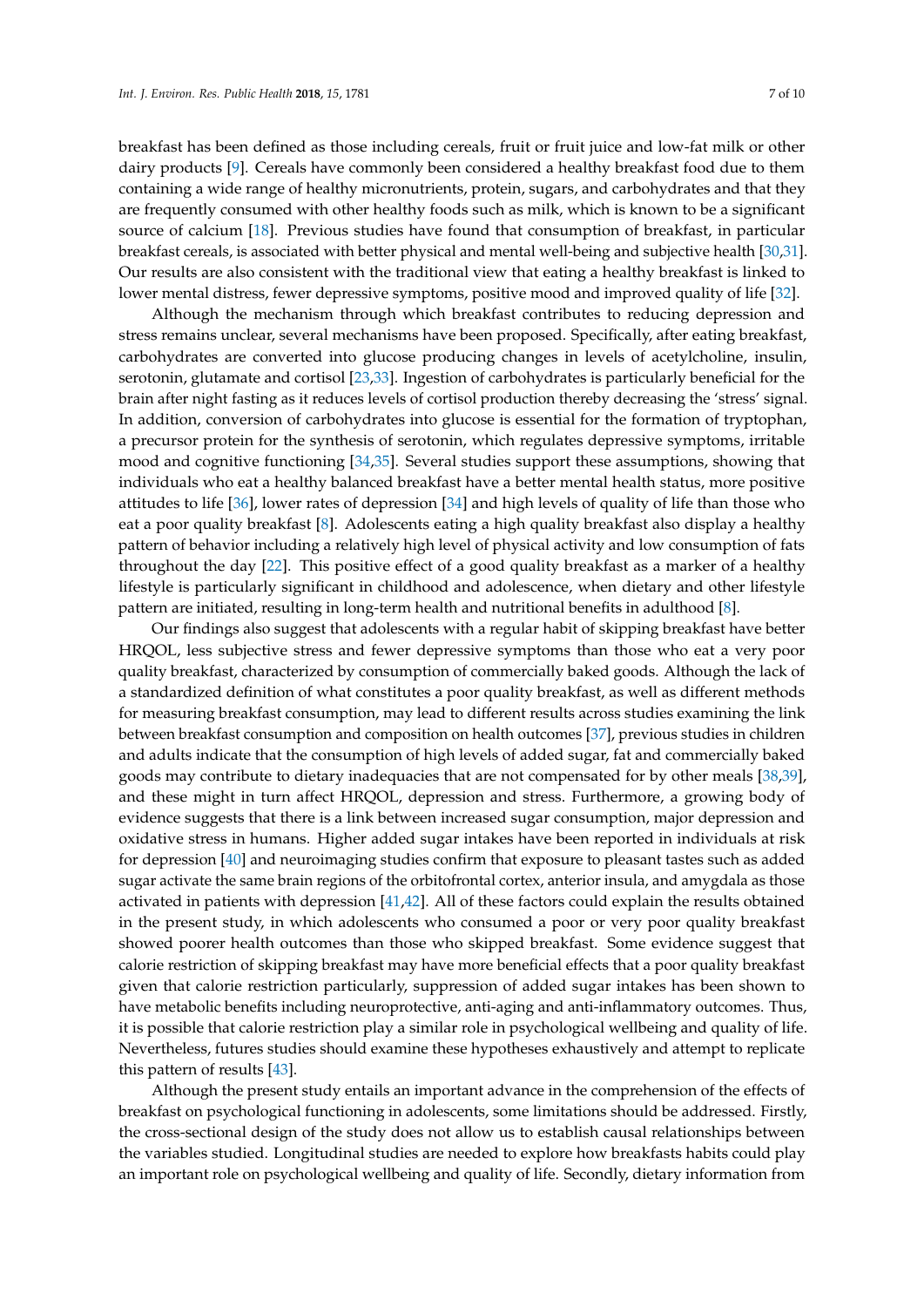participants was based on self-report which may be subject to error, in particular, underreporting. Further, the quality of breakfasts was evaluated through three items of a previous validated questionnaire employed to evaluate adherence to the Mediterranean diet, rather than a specific instrument focused on assessing breakfast quality. Nevertheless, the relevant content of these items (intakes of cereals, dairy products and commercially baked goods) and the differences obtained between groups formed based on the scores on these items demonstrate their validity to stratify adolescents by the quality of breakfast they usually eat. Hence, the results obtained indicate the validity and usability of a short form to assess breakfast quality in this population, containing information about the intake of foods essential for what is traditionally considered a good-quality breakfast (namely, cereal and dairy products) [\[23\]](#page-8-16). Furthermore, the variables evaluated are key factors for improving our understanding of the important role that nutritional factors play in the psychological functioning and HRQOL of adolescents. However, several other potential outcomes that may be linked to quality of life and psychological wellbeing in adolescent student were not included in the current study. Future research should assess the impact of additional variables such as the cultural differences in breakfast, composition of breakfast, weight as well as the protective role of family in individuals who skipping breakfast. Despite these limitations, this study provides evidence of the important that breakfast play on health and psychological wellbeing.

# **5. Conclusions**

To our knowledge, this is the first study that has shown the importance of the quality of breakfast, rather than just whether breakfast is eaten or skipped, for the achieving good HRQOL and low levels of stress and depression in adolescents. As previously described, breakfast can potentially affect mental health in several ways. Although most previous research has indicated that breakfast consumption is valuable for the mental and physical health of adolescents, few studies have gone a step further, analyzing the importance of the quality of the breakfast consumed. Our findings entail a significant advance in the field of nutrition education, in that they imply that nutritional programs should not only include strategies for promoting breakfast consumption, but should place emphasis on the eating of a healthy breakfast.

**Author Contributions:** Conceived and designed the experiments: N.R.-R., R.F.-C., M.S.-S., N.A.-B., A.L.-P., A.Z.-M. analyzed the data: N.A.-B., R.F.-C., M.S.-S. Wrote the paper: N.A.-B., M.S.-S., R.F.-C., A.L.-P., A.Z.-M. Data interpretation and critical revision of manuscript: N.A.-B., N.R.-R., A.Z.-M., R.F.-C., M.S.-S., A.L.-P.; and all authors reviewed and approved the manuscript.

**Funding:** This work was supported by the Spanish State Research Agency (AEI) and the European Regional Development Fund (FEDER) under project TIN2017-89069-R.

**Conflicts of Interest:** The authors declare no conflict of interest.

## **References**

- <span id="page-7-0"></span>1. Affenito, S.G. Breakfast: A Missed Opportunity. *J. Am. Diet. Assoc.* **2007**, *107*, 565–569. [\[CrossRef\]](http://dx.doi.org/10.1016/j.jada.2007.01.011) [\[PubMed\]](http://www.ncbi.nlm.nih.gov/pubmed/17383260)
- <span id="page-7-1"></span>2. Coulthard, J.D.; Palla, L.; Pot, G.K. Breakfast consumption and nutrient intakes in 4–18-year-olds: UK National Diet and Nutrition Survey Rolling Programme (2008–2012). *Br. J. Nutr.* **2017**, *118*, 280–290. [\[CrossRef\]](http://dx.doi.org/10.1017/S0007114517001714) [\[PubMed\]](http://www.ncbi.nlm.nih.gov/pubmed/28814349)
- <span id="page-7-2"></span>3. Peshmukh-Taskar, P.R.; Radcliffe, J.D.; Liu, Y.; Nicklas, T.A. Do breakfast skipping and breakfast type affect energy intake, nutrient intake, nutrient adequacy, and diet quality in young adults? NHANES 1999–2002. *J. Am. Coll. Nutr.* **2010**, *29*, 407–418. [\[CrossRef\]](http://dx.doi.org/10.1080/07315724.2010.10719858)
- <span id="page-7-3"></span>4. Moreno, L.A.; Rodríguez, G. Dietary risk factors for development of childhood obesity. *Curr. Opin. Clin. Nutr. Metab. Care* **2007**, *10*, 336–341. [\[CrossRef\]](http://dx.doi.org/10.1097/MCO.0b013e3280a94f59) [\[PubMed\]](http://www.ncbi.nlm.nih.gov/pubmed/17414504)
- <span id="page-7-4"></span>5. Bellisle, F. Effects of diet on behaviour and cognition in children. *Br. J. Nutr.* **2004**, *92*, S227–S232. [\[CrossRef\]](http://dx.doi.org/10.1079/BJN20041171) [\[PubMed\]](http://www.ncbi.nlm.nih.gov/pubmed/15522161)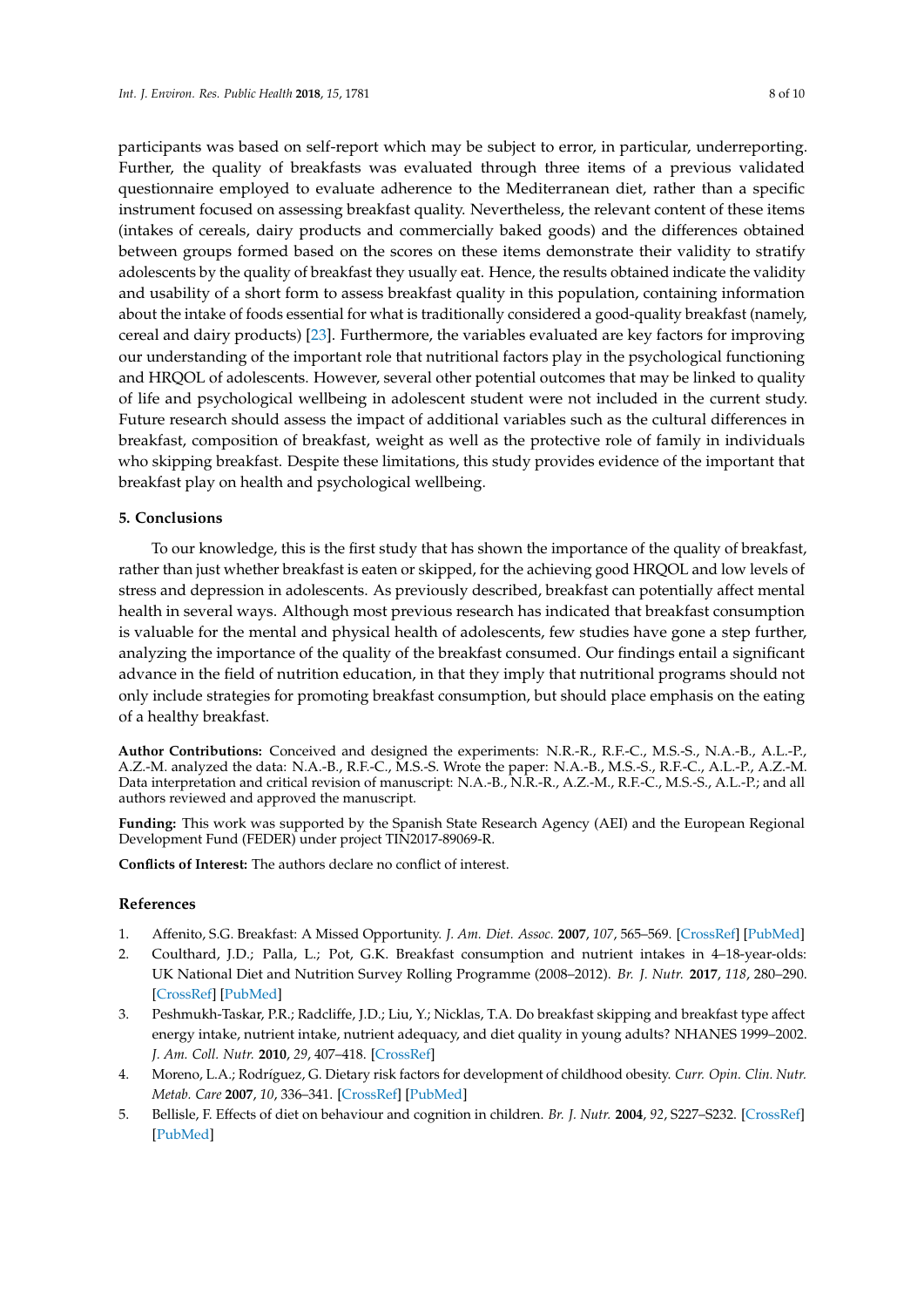- <span id="page-8-0"></span>6. Rampersaud, G.C.; Pereira, M.A.; Girard, B.L.; Adams, J.; Metzl, J.D. Breakfast habits, nutritional status, body weight, and academic performance in children and adolescents. *J. Am. Diet. Assoc.* **2005**, *105*, 743–760. [\[CrossRef\]](http://dx.doi.org/10.1016/j.jada.2005.02.007) [\[PubMed\]](http://www.ncbi.nlm.nih.gov/pubmed/15883552)
- <span id="page-8-1"></span>7. Lloyd, H.M.; Rogers, P.J.; Hedderley, D.I.; Walker, A.F. Acute effects on mood and cognitive performance of breakfasts differing in fat and carbohydrate content. *Appetite* **1996**, *27*, 151–164. [\[CrossRef\]](http://dx.doi.org/10.1006/appe.1996.0042) [\[PubMed\]](http://www.ncbi.nlm.nih.gov/pubmed/8937619)
- <span id="page-8-2"></span>8. Chen, X.; Sekine, M.; Hamanishi, S.; Wang, H.; Gaina, A.; Yamagami, T.; Kagamimori, S. Lifestyles and health-related quality of life in Japanese school children: A cross-sectional study. *Prev. Med.* **2005**, *40*, 668–678. [\[CrossRef\]](http://dx.doi.org/10.1016/j.ypmed.2004.09.034) [\[PubMed\]](http://www.ncbi.nlm.nih.gov/pubmed/15850863)
- <span id="page-8-3"></span>9. Giovannini, M.; Verduci, E.; Scaglioni, S.; Salvatici, E.; Bonza, M.; Riva, E.; Agostoni, C. Breakfast: A good habit, not a repetitive custom. *J. Int. Med. Res.* **2008**, *36*, 613–624. [\[CrossRef\]](http://dx.doi.org/10.1177/147323000803600401) [\[PubMed\]](http://www.ncbi.nlm.nih.gov/pubmed/18652755)
- <span id="page-8-4"></span>10. Raaijmakers, L.G.; Bessems, K.M.; Kremers, S.P.; van Assema, P. Breakfast consumption among children and adolescents in the Netherlands. *Eur. J. Public Health* **2009**, *20*, 318–324. [\[CrossRef\]](http://dx.doi.org/10.1093/eurpub/ckp191) [\[PubMed\]](http://www.ncbi.nlm.nih.gov/pubmed/19948777)
- <span id="page-8-5"></span>11. Bellisle, F.; Rolland-Cachera, M.F. Three consecutive (1993, 1995, 1997) surveys of food intake, nutritional attitudes and knowledge, and lifestyle in 1000 French children, aged 9–11 years. *J. Hum. Nutr. Diet.* **2007**, *20*, 241–251. [\[CrossRef\]](http://dx.doi.org/10.1111/j.1365-277X.2007.00789.x) [\[PubMed\]](http://www.ncbi.nlm.nih.gov/pubmed/17539878)
- <span id="page-8-6"></span>12. Pearson, N.; Biddle, S.J.; Gorely, T. Family correlates of fruit and vegetable consumption in children and adolescents: A systematic review. *Public Health Nutr.* **2009**, *12*, 267–283. [\[CrossRef\]](http://dx.doi.org/10.1017/S1368980008002589) [\[PubMed\]](http://www.ncbi.nlm.nih.gov/pubmed/18559129)
- <span id="page-8-7"></span>13. Bellù, R.; Riva, E.; Ortisi, M.T.; De Notaris, R.; Santini, I.; Giovannini, M. Validity of a food frequency questionnaire to estimate mean nutrient intake of Italian school children. *Nutr. Res.* **1996**, *16*, 197–200. [\[CrossRef\]](http://dx.doi.org/10.1016/0271-5317(96)00003-6)
- <span id="page-8-8"></span>14. Hallström, L.; Labayen, I.; Ruiz, J.R.; Patterson, E.; Vereecken, C.A.; Breidenassel, C.; Gottrand, F.; Huybrechts, I.; Manios, Y.; Misturi, L.; et al. Breakfast consumption and CVD risk factors in European adolescents: The HELENA (Healthy Lifestyle in Europe by Nutrition in Adolescence) Study. *Public Health Nutr.* **2013**, *16*, 1296–1305. [\[CrossRef\]](http://dx.doi.org/10.1017/S1368980012000973) [\[PubMed\]](http://www.ncbi.nlm.nih.gov/pubmed/22494882)
- <span id="page-8-9"></span>15. Barrett, N.; Riordan, F.; Michels, N.; Andersen, L.F.; vant Veer, P.; Moreno, L.A.; Widhalm, K.; Manios, Y.; Gottrand, F.; Santaliestra-Pasías, A.M.; et al. Breakfast Skipping and overweight/obesity among European adolescents, a cross-sectional analysis of the HELENA dataset: A DEDIPAC study. *HRB Open Res.* **2018**, 1–19. [\[CrossRef\]](http://dx.doi.org/10.12688/hrbopenres.12847.1)
- <span id="page-8-10"></span>16. Manios, Y.; Moschonis, G.; Androutsos, O.; Filippou, C.; Van Lippevelde, W.; Vik, F.N.; te Velde, S.J.; Jan, N.; Dössegger, A.; Bere, E.; et al. Family sociodemographic characteristics as correlates of children's breakfast habits and weight status in eight European countries. The ENERGY (EuropeaN Energy balance Research to prevent excessive weight Gain among Youth) project. *Public Health Nutr.* **2015**, *18*, 774–783. [\[CrossRef\]](http://dx.doi.org/10.1017/S1368980014001219) [\[PubMed\]](http://www.ncbi.nlm.nih.gov/pubmed/25017807)
- <span id="page-8-11"></span>17. Brug, J.; van Stralen, M.M.; te Velde, S.J.; Chinapaw, M.J.M.; De Bourdeaudhuij, I.; Lien, N.; Bere, E.; Maskini, V.; Singh, A.S.; Maes, L.; et al. Differences in Weight Status and Energy-Balance Related Behaviors among Schoolchildren across Europe: The ENERGY-Project. *PLoS ONE* **2012**, *7*, e34742. [\[CrossRef\]](http://dx.doi.org/10.1371/journal.pone.0034742) [\[PubMed\]](http://www.ncbi.nlm.nih.gov/pubmed/22558098)
- <span id="page-8-12"></span>18. Keski-Rahkonen, A.; Kaprio, J.; Rissanen, A.; Virkkunen, M.; Rose, R.J. Breakfast skipping and healthcompromising behaviors in adolescents and adults. *Eur. J. Clin. Nutr.* **2003**, *57*, 842. [\[CrossRef\]](http://dx.doi.org/10.1038/sj.ejcn.1601618) [\[PubMed\]](http://www.ncbi.nlm.nih.gov/pubmed/12821884)
- <span id="page-8-13"></span>19. Neumark-Sztainer, D.; Eisenberg, M.E.; Fulkerson, J.A.; Story, M.; Larson, N.I. Family meals and disordered eating in adolescents: Longitudinal findings from project EAT. *Curr. Opin. Clin. Nutr. Metab. Care* **2008**, *10*, 336–341. [\[CrossRef\]](http://dx.doi.org/10.1001/archpediatrics.2007.9) [\[PubMed\]](http://www.ncbi.nlm.nih.gov/pubmed/18180407)
- 20. Neumark-Sztainer, D.; Hannan, P.J. Weight-related behaviors among adolescent girls and boys: Results from a national survey. *Arch. Pediatr. Adolesc. Med.* **2000**, *154*, 569–577. [\[CrossRef\]](http://dx.doi.org/10.1001/archpedi.154.6.569) [\[PubMed\]](http://www.ncbi.nlm.nih.gov/pubmed/10850503)
- <span id="page-8-14"></span>21. Witbracht, M.; Keim, N.L.; Forester, S.; Widaman, A.; Laugero, K. Female breakfast skippers display a disrupted cortisol rhythm and elevated blood pressure. *Physiol. Behav.* **2015**, *140*, 215–221. [\[CrossRef\]](http://dx.doi.org/10.1016/j.physbeh.2014.12.044) [\[PubMed\]](http://www.ncbi.nlm.nih.gov/pubmed/25545767)
- <span id="page-8-15"></span>22. Albertson, A.M.; Thompson, D.; Franko, D.L.; Kleinman, R.E.; Barton, B.A.; Crockett, S.J. Consumption of breakfast cereal is associated with positive health outcomes: Evidence from the National Heart, Lung, and Blood Institute Growth and Health Study. *Nutr. Res.* **2008**, *28*, 744–752. [\[CrossRef\]](http://dx.doi.org/10.1016/j.nutres.2008.09.002) [\[PubMed\]](http://www.ncbi.nlm.nih.gov/pubmed/19083483)
- <span id="page-8-16"></span>23. O'Sullivan, T.A.; Robinson, M.; Kendall, G.E.; Miller, M.; Jacoby, P.; Silburn, S.R.; Oddy, W.H. A good-quality breakfast is associated with better mental health in adolescence. *Public Health Nutr.* **2009**, *12*, 249–258. [\[CrossRef\]](http://dx.doi.org/10.1017/S1368980008003935) [\[PubMed\]](http://www.ncbi.nlm.nih.gov/pubmed/19026092)